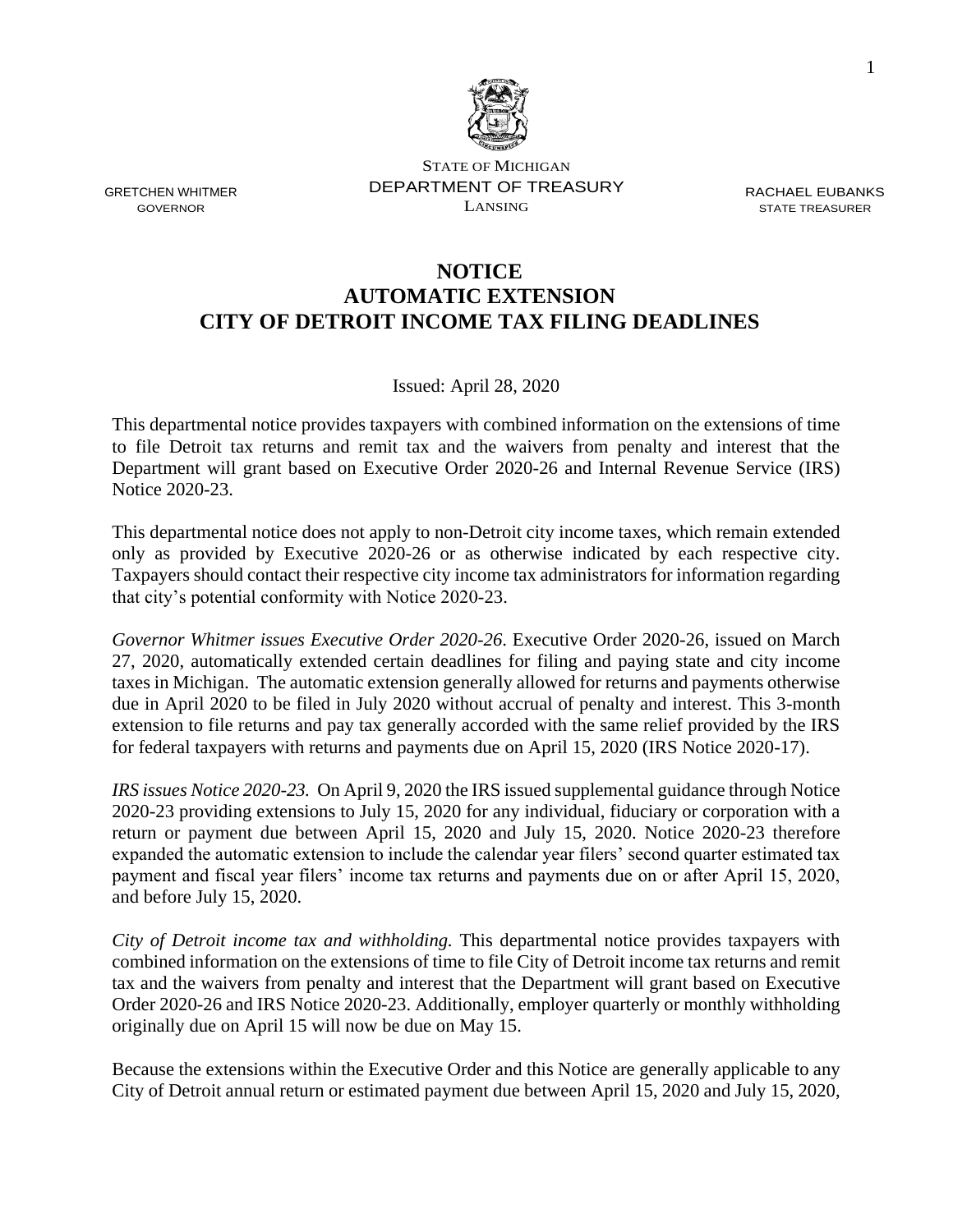the following due dates have been modified: the filing and payment of the annual return, the application and payment of tax for any extension of time to file the annual return, payment of first and second quarter estimated payments for calendar year filers and any fiscal year estimated payments due during the extension period. These extensions are automatic — there is no need for taxpayers to include any additional information upon the filing of the return or otherwise contact the Department in advance to request an extension.

### **1. Extension of Annual Return Filing and Payment Date for City of Detroit Calendar and Fiscal Filers.**

For City of Detroit calendar and fiscal returns otherwise due between April 15, 2020 and before July 15, 2020, the return and payment of tax has been automatically extended to July 15, 2020.

# **2. Extension of Date for Application and Payment for Extension Requests**

The due date for any application and payment of tax related to an extension of time to file the annual return has been extended to July 15, 2020. Taxpayers may generally request an extension of time to file the annual return provided, however, that tax is paid by the due date of the original return. For purposes of paying that tax, the due date of the original return is the filing date of the annual return as established by Executive Order 2020-26 or this notice. A taxpayer requesting an extension of time to file an annual return must therefore file an application and pay any tax with that extension request by July 15, 2020. The due date of the extended annual return, however, will not be modified by Executive Order 2020-26 or this departmental notice.

For example, a calendar filer requesting an extension of time to file a City of Detroit income tax return must submit that request and pay the appropriate amount of tax by July 15, 2020, but the extended annual return remains due on October 15, 2020. Similarly, a fiscal filer with an annual return originally due on May 15, 2020 must submit a request for extension and pay the appropriate of tax by July 15, 2020, but the extended annual return remains due on November 15, 2020.

#### 3. **Extension of City of Detroit Estimated Payments Dates**

Executive Order 2020-26 generally extends the date to remit the quarterly estimated tax payment due for the first quarter of 2020. In conformity with IRS Notice 2020-23, for City of Detroit calendar and fiscal filers, all estimated payments that were previously due between April 15, 2020 and July 15, 2020 are extended to July 15, 2020.

# **4. Extension of City of Detroit Employer Withholding originally due on April 15**

Employer 2020 quarterly or monthly withholding originally due on April 15 will now be due on May 15.

# **5. Penalty and Interest**

With regard to any extension authorized by Executive Order 2020-26 and this departmental notice, penalty and interest will not accrue for the period for which that extension is automatically effective.